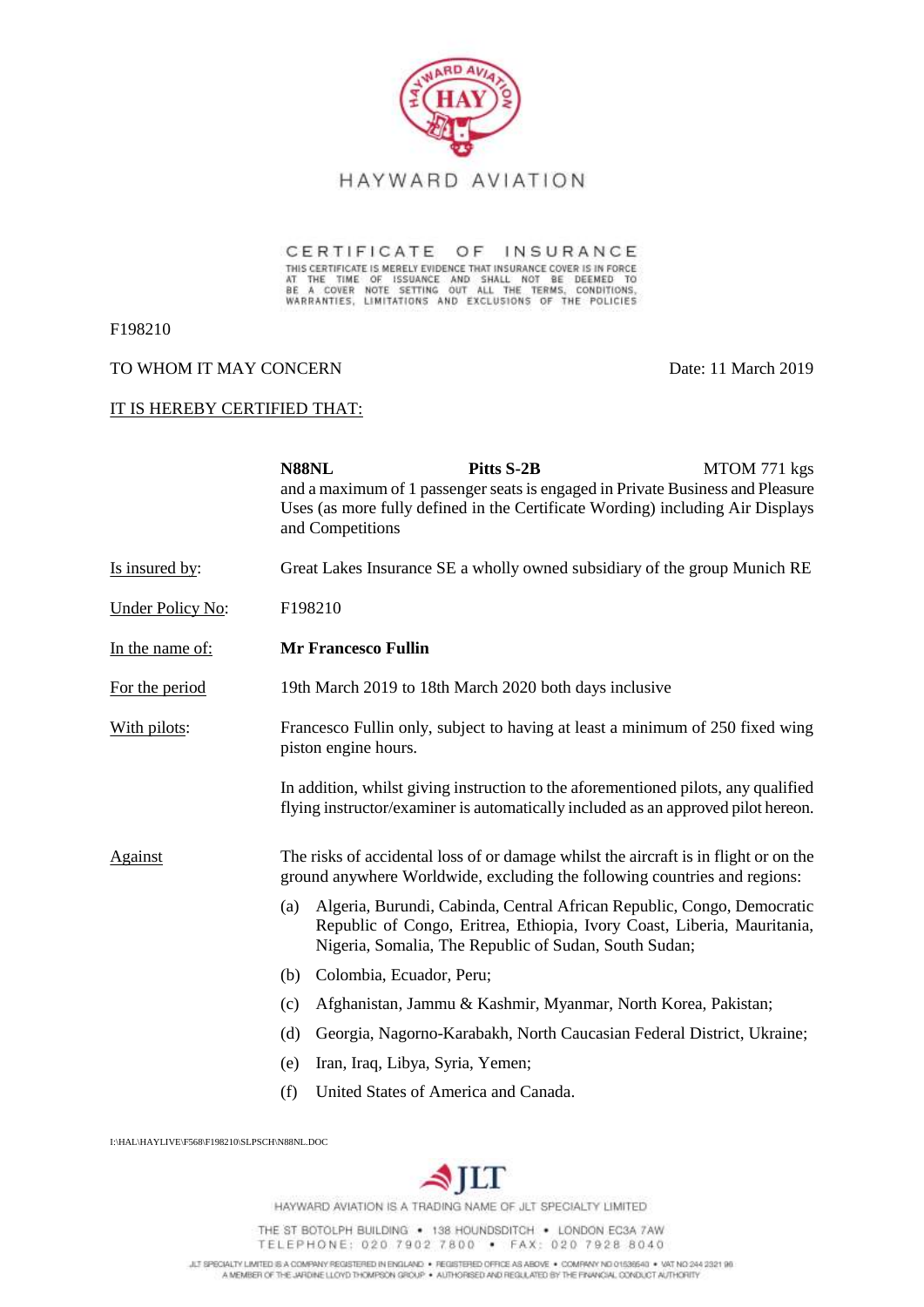

In addition coverage is granted:

- (i) for the overflight of any excluded country or region where the flight is within an internationally recognised air corridor and is performed in accordance with I.C.A.O. recommendations; or
- (ii) in circumstances where an insured Aircraft has landed in an excluded country or region as a direct consequence and exclusively as a result of force majeure.

Notwithstanding the above, coverage is excluded for any flight into any country or region where such operation of the Aircraft is in breach of United Nations or European Union sanctions.

Coverage: Includes Legal Liability to Third Parties and Passengers up to the following limit of indemnity in accordance with EC Regulation 785/2004

> Combined Single Limit (Third Party Liability and Passenger Liability) GBP 3,500,000 any one accident increasing to GBP 7,500,000 any one accident in respect of Crown Indemnity and including German Limits and in accordance with The Danish Act DKK 65,000,000 any one accident.

> War and Allied Risks (Extended Coverage Endorsement AVN 52E) up to a limit of GBP 3,500,000 any one accident and in the annual aggregate (except for passengers to whom the full policy limits shall apply).

It is hereby understood and agreed, effective inception, cover is extended to include the following provisions of the Crown Indemnity Agreement in respect of which the liability limit hereon is increased to GBP 7,500,000 any one accident.

It is hereby declared and agreed that notwithstanding anything contained in this insurance or in any memorandum, condition, or schedule attached hereto or forming part of this insurance, this insurance covers all sums within the total sum insured which the Insured shall become liable to pay under an undertaking with the Crown, which includes the requirements of Indemnity 3.81 of Ministry of Defence Form 4a.

## **COVERAGE IS AT ALL TIMES SUBJECT TO THE CERTIFICATE WORDING COVERAGE TERMS CONDITIONS LIMITATIONS AND EXCLUSIONS**

SIGNED

There.

………………………………………………

**E. & O. E.**